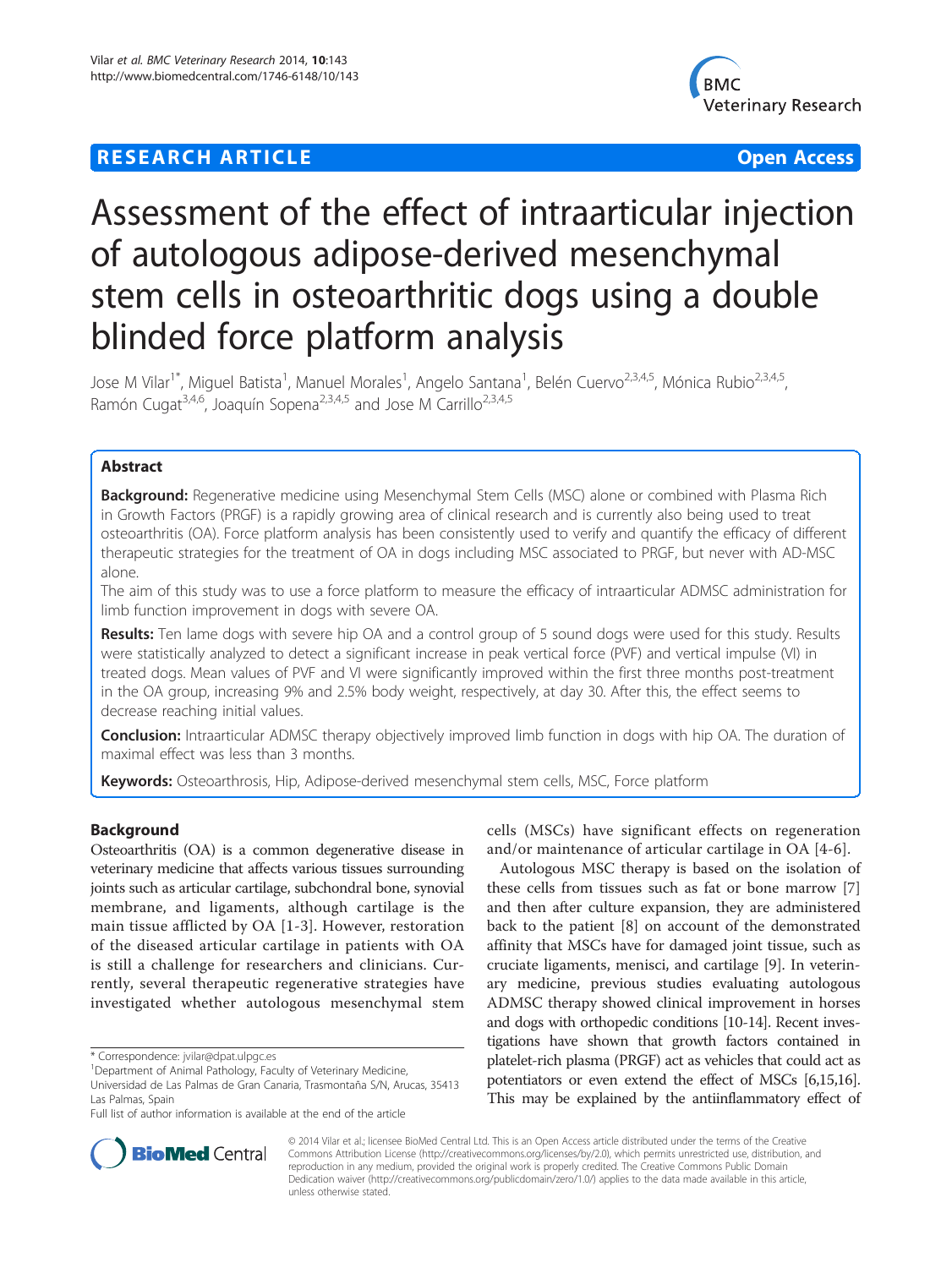PRGF, which could help the MSCs differentiate in a more favorable environment [[3](#page-5-0)]. At this point, knowing the onset and duration of action MSCs have in canine OA should be highly interesting, as well as further understanding of their efficacy. If previous subjective studies seem to show certain effects, our research hypothesis should be that this effect could be detected and quantified by kinetik devices such as force platforms.The aim of this study was to use force platform kinetic analysis to demonstrate that the effect of a single intraarticular injection of ADMSCs alone is more limited with respect to time, compared with ADMSCs + PRGF in 10 dogs with hip OA. The obtained results were compared with other medical strategies in canine OA and the advantages and disadvantages discussed.

# Results

The body weight of enrolled dogs ranged from 44 to 56 kg (mean  $\pm$  SD = 50.51  $\pm$  6.76 kg), and ages were 4 to 8 years (5.2  $\pm$  1.7 years). The mean ( $\pm$ SD) value for walking velocity of both sound (control) and diseased groups of dogs was  $1.6 \pm 0.5$  m/s. No significant difference in walking velocity existed between dogs  $(P = 0.06)$ . PVF and VI mean values are summarized in Table 1.

# Analysis of PVF

More-lame limbs analysis showed that differences in % PVF between D0 and D30 were significant (p-value < 0.001). Between the other periods, differences were of no significance (p-value > 0.93).

Compared with the control group, % PVF at D0, D90 and D180 is significantly less (p-value < 0.001). In comparison, at D30 difference was non significant (p-value = 0.666).

Less-lame limbs analysis showed non significant differences at all study periods (p-value < 0.588).

Compared with control group, % PVF at D30, D90 and D180 is significantly greater (p-value < 0.001). At D0 this difference was non significant (p-value =0.114) (Figure [1](#page-2-0)).

Table 1 Mean and standard deviation of PVF and VI ( $n = 9$ ) in % dog weight (N/N and N.s/N, respectively) applied on the diseased leg

| Day     | 0              | 30                | 90             | 180              |
|---------|----------------|-------------------|----------------|------------------|
| PVF MI  | $40.14 + 2.13$ | $49.22 \pm 0.961$ | $41.62 + 1.32$ | $39.73 \pm 0.96$ |
| PVF I I | $51.77 + 0.79$ | $53.69 + 0.38$    | $53.25 + 0.64$ | $51.91 + 1.22$   |
| PVF S   | $47.40 + 1.43$ | $47.74 + 1.34$    | $47.95 + 1.35$ | $47.94 + 1.65$   |
| VI MI   | $12.19 + 0.60$ | $14.76 + 0.29$    | $12.48 + 0.4$  | $11.95 + 0.29$   |
| VI I I  | $15.65 + 0.31$ | $16.16 + 0.1$     | $15.98 + 0.2$  | $15.65 + 0.38$   |
| VΙS     | $14.51 + 0.47$ | $14.62 + 0.41$    | $14.67 + 0.42$ | $14.67 + 0.51$   |

PVF ML: peak vertical force in the more-lame limbs. PVF LL: peak vertical force in the less-lame limbs. VI ML: vertical impulse in the more-lame limbs VI LL: vertical impulse in the less-lame limbs. PVF S: peak vertical force in the control group. VI S:vertical impulse in the control group.

Data are shown for each day of observation.

#### VI analysis

More-lame limbs analysis showed that differences in % VI between D0 and D30 were significant (p-value < 0.001). With the other periods, differences were not significant (p-value  $> 0.99$ ).

Compared with the control group, % VI at D0, D90 and D180 is significantly less (p-val < 0.001). In comparison, at D30 difference became non significant (p-value > 0.44.

Less-lame limbs analysis showed no significant differences at any control period (p value = 0.579).

Compared with the control group, significant differences at D30 and D90 were found (p-values < 0.001) (Figure [2\)](#page-2-0).

#### Association between more and less-lame limbs

The fitted linear mixed model shows a negative association between % PVF in less-lame limb and more-lame limb ( $\beta_1 = 0$ , p-value = 0.015). In % VI the same was found  $(\beta_1 = 0, p-value = 0.34).$ 

The validity of the model fit was assessed by testing normality and homoscedasticity of the residuals. Both assumptions could be accepted: the Shapiro-Wilk test for normality and Levene's test for homoscedasticity were not significant ( $P = 0.79$  and  $P = 0.89$ , respectively).

## **Discussion**

The aim of the current study was to test the effectiveness of ADMSCs in lame OA dogs using a force platform. The ground reaction forces-related aspects of the gait, such as the PVF and VI, which represent maximal weight bearing and distribution of forces through time, respectively. Allowing for the objective measurement of the clinical impact of ADMSC treatment on the function of the limb during the stance phase of walking. Force platform analysis could be complemented with kinematic studies since three-dimensional kinematic alterations in hip dysplasia have been well described [[17,18](#page-5-0)].

The lack of a direct relationship between radiographic evidence of OA and force platform findings is well known; in the current study, diseased dogs were selected both on the basis of the presence or absence of radiographic signs of severe OA (D-E degrees of hip dysplasia) and for clear lameness determined by platform gait analysis objectively [\[19](#page-5-0)].

Some authors [[20,](#page-5-0)[21\]](#page-6-0) reported that force platform gait analysis at trot was much more sensitive than at walk for low-grade hind limb lameness, but not for severe lameness. Based in previous experience [\[22](#page-6-0)], in the OA dogs group lameness was evident by direct observation, even at walk.

Although each dog had bilateral lameness, the authors believed that it would only be possible to obtain confident data from the more-lame limbs (lesser PVF), in order to avoid a possible bias caused by inconsistent weight redistribution to the less affected contra-lateral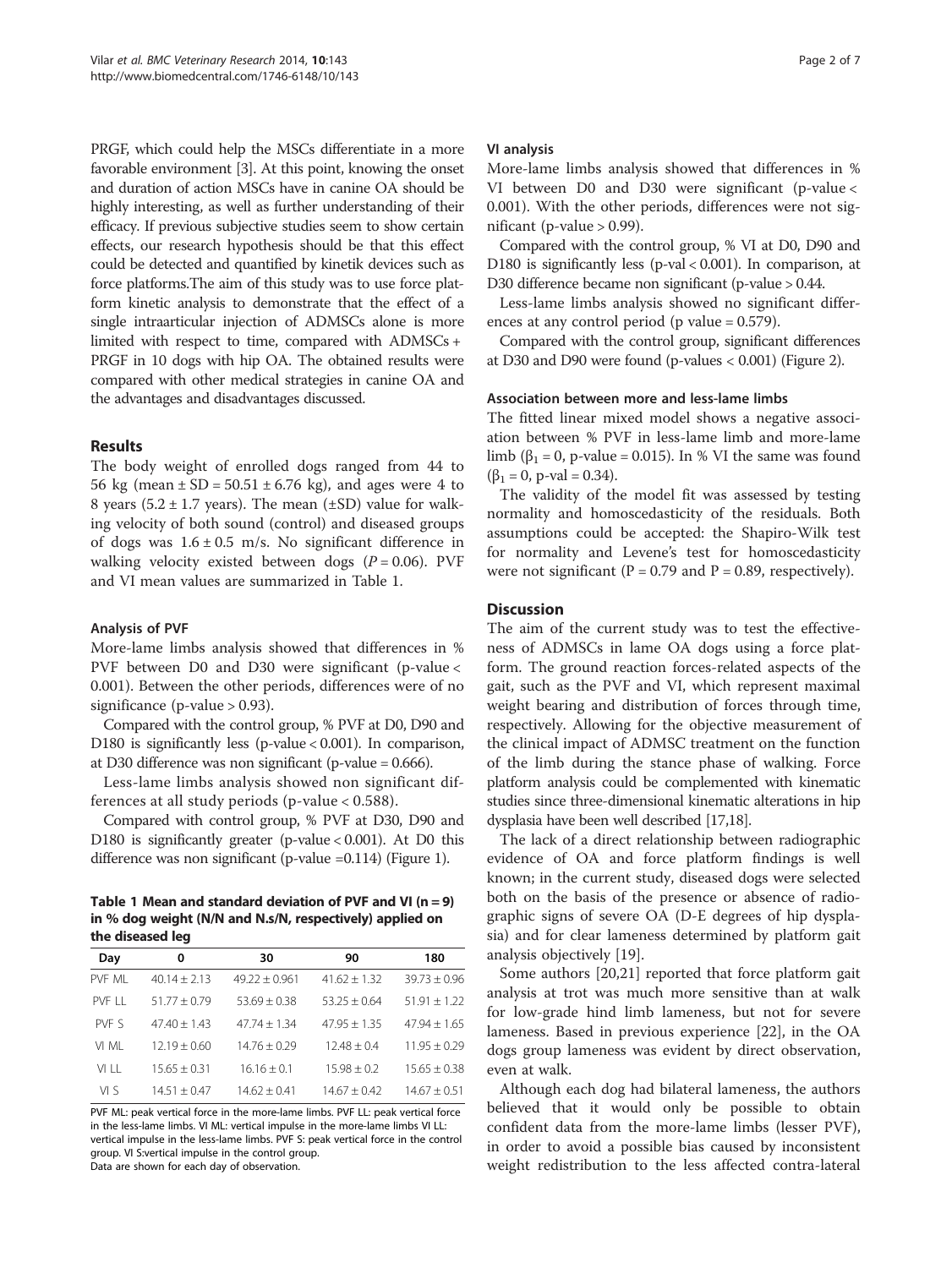<span id="page-2-0"></span>

hind limb. In fact, mean values showed how less-lame limbs seemed to perform better than limbs from the control group over the whole study period.

A substantial improvement was observed both in PVF and VI values, but only in the first month post inoculation of ADMSCs; afterwards the animals seemed to worsen returning to the pretreatment condition. Although some authors [\[6,](#page-5-0)[23](#page-6-0)-[25\]](#page-6-0) found independent evolution of both PVF and VI values, in this study it was showed how these two parameters progressed consistently during the different study periods; the authors believe that this occurred due to the limited effect of the treatment in terms of time; after D30, beyond this point, animals clearly returned to the initial state.

Selection of a control group is determinant to test the efficacy of a treatment for lameness; in fact, when a treated group could improve its lameness, a lame nontreated or placebo control group could worsen, making these animals unable to provide fixed reference data [[26\]](#page-6-0). In accordance with this, the experimental study

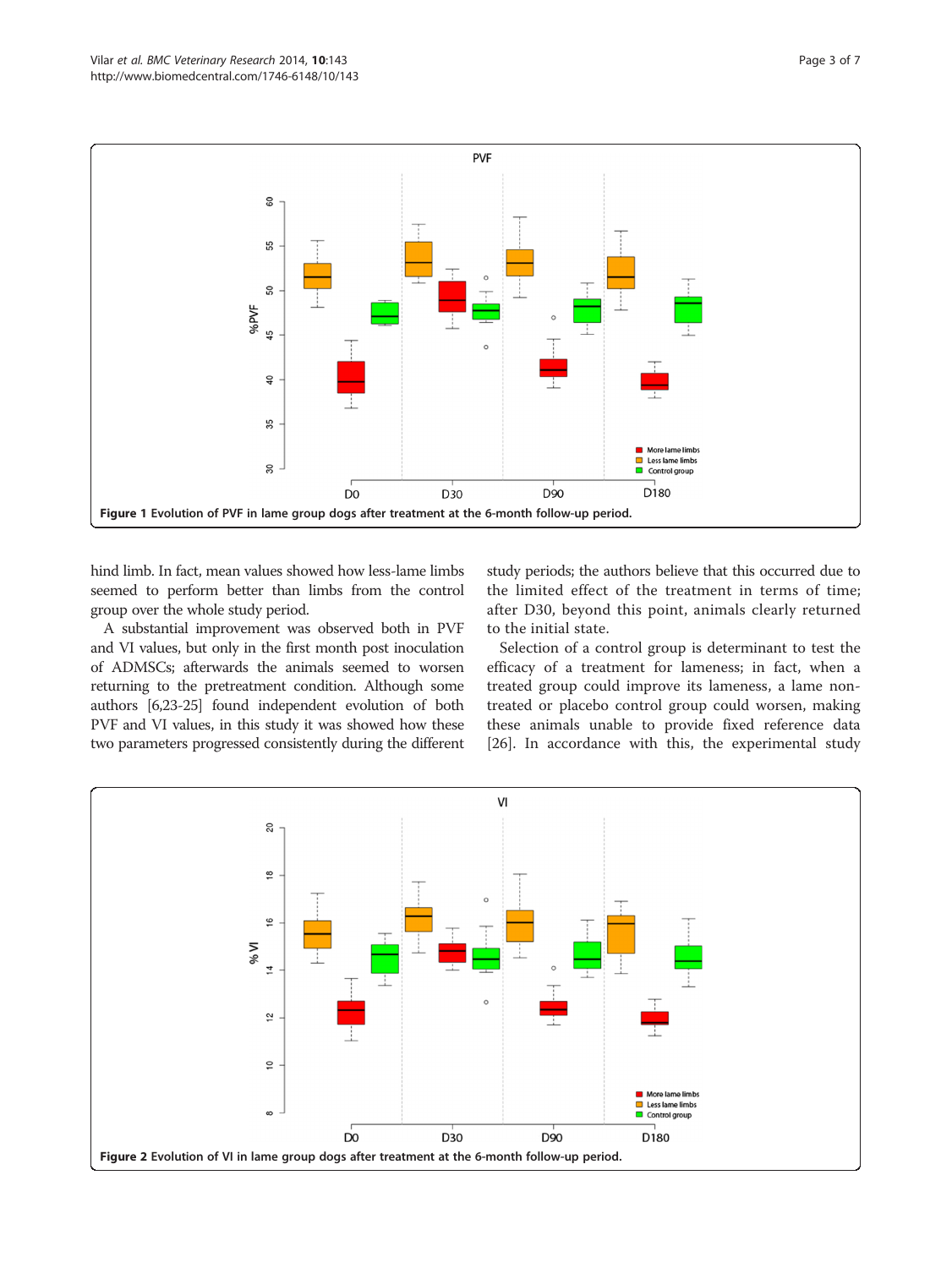developed here used a control group of sound dogs that could provide fixed reference data.

Various adipose tissue donor sites have been reported in revised literature: retroperitoneal adipose tissue [\[27](#page-6-0)], lateral thoracic area [\[28\]](#page-6-0), gluteous fat [\[29\]](#page-6-0) or inguinal region [[8](#page-5-0)[,30\]](#page-6-0). The authors preferred this location to others for its easier access, abundant quantities of fat, absence of surgical complications and production of a non-visible scar.

With regards to the role that other adjuvants associated to ADMSC could play increasing the effect, some results published in 2003 showed that the use of MSCs deposited in a fibrin matrix would be useful [\[31](#page-6-0)]. More recently, another study [[6\]](#page-5-0) objectively demonstrated how the effect of the association ADMSC + PRGF-Endoret was prolonged beyond six months; however the current study showed evidence that ADMSCs alone have a significant but short effect in terms of time. Based on these results, it is likely that modulation of the matrix or cells will need to be accomplished to observe long-term benefit of MSCs for cartilage repair [\[3](#page-5-0)]. Not only could adjuvants play a role in the duration of effect of MSCs therapy; joint idiosyncrasy, and more specifically primary pathologies that cause joint instability such as hip dysplasia or cranial cruciate ligament rupture, they could also noticeably shorten the effect because of the constant reactivation of the associated OA. Presence of sideeffects in MSC therapy has also been recently investigated: comparing intra-articular injections of autologous, allogeneic and xenogenic MSCs in horses, only a moderate acute inflammatory response was developed, less evident in autologous cells [\[5\]](#page-5-0). In this study, only one dog experimented a transitory worsening after injection. This fact could probably be attributable to incorrect technique in the administration of the cells, because the researcher had to perform various attempts to reach the articular space.

This study objectively demonstrated that a single intraarticular administration of ADMSCs alone decreases pain and lameness in dogs with OA during a period less than three months, at which point PVF and VI values returned to being similar to the pre-treatment status. These results differ with those previously published [[6](#page-5-0)] where improvement was still present after six months of treatment with MSCs associated to PRGF Endoret®. The identical study design suggests that PRGF strongly plays a potentiating role, potentiating the effect of MSC therapy, as shown by other authors [\[15,16\]](#page-5-0). In 2007 [\[13\]](#page-5-0) a multicentre study with MSC alone showed subjective improvement during a 3-month period using different scoring systems, although the results from the current study were supported by objective kinetic data, the different study design (different breeds and conformations, use of a diseased control group) could explain these differences. On the other way,

the authors are of the opinion that a follow up of six months could be considered as a standard for testing the evolution of medical or surgical treatments; in fact although the dogs in the current study seemed to improve during the first month after treatment, this effect was reverted before three months after treatment. This fact should induce researchers to objectively determine when a new cycle of treatment should be useful to stop a relapse [[32](#page-6-0)], and clinicians to set out a therapeutic strategy that should be based in MSC associated to PRGF, since a much longer-lasting effect has been demonstrated [[6](#page-5-0)[,33\]](#page-6-0).

Regarding statistical analysis, more complex models could have been considered but the authors chose this one because it offers an adequate compromise between complexity and ability to represent the relationships between the considered variables [[34,35\]](#page-6-0).

# Conclusion

The measurement of PVF and VI during a follow-up period of six months demonstrated quantitatively that the efficacy of ADMSc therapy alone is significant in terms of improvement of hip joint lameness due to OA, although this effect decreased progressively between D30 and D90.

# **Methods**

The research protocol was revised and authorized by the Ethics Committee of Animal Welfare (CEBA) at the University of Las Palmas de Gran Canaria (Spain) with reference code: 001/2010 CEBAULPGC.

### Animals

Nine adult client-owned Canarian Presa dogs (5 males, 4 females) with lameness and pain attributed to OA associated with hip dysplasia were included in the study (one of the ten initially selected was finally discarded because it was lost to follow up). The dogs were affected by chronic OA and had not received any kind of medication (e.g., non-steroidal anti-inflammatory drugs, analgesics), nutraceuticals (e.g., glucosamine or chondroitin, vitamin E, omega-3 fish oil), or adjunctive therapies (e.g., acupuncture) for at least 2 months. A control group consisted of 5 sound and healthy dogs of the same breed.

None of the dogs were forced to perform physical activity. Dog owners were informed and granted a signed consent for the whole procedure.

Ventrodorsal radiographs were performed under sedation with dexmedetomidine 0.05 mg IV (dexdomitor, Esteve, Barcelona, Spain) and analgesia with butorfanol 0.05 mg/kg (torbugesic, Pfizer, Madrid, Spain). The obtained images confirmed the presence of OA compatible with D and E degrees of hip dysplasia as defined by the Fédération Cynologique Internationale (World Canine Organization).D- degree dysplasic dogs showed obvious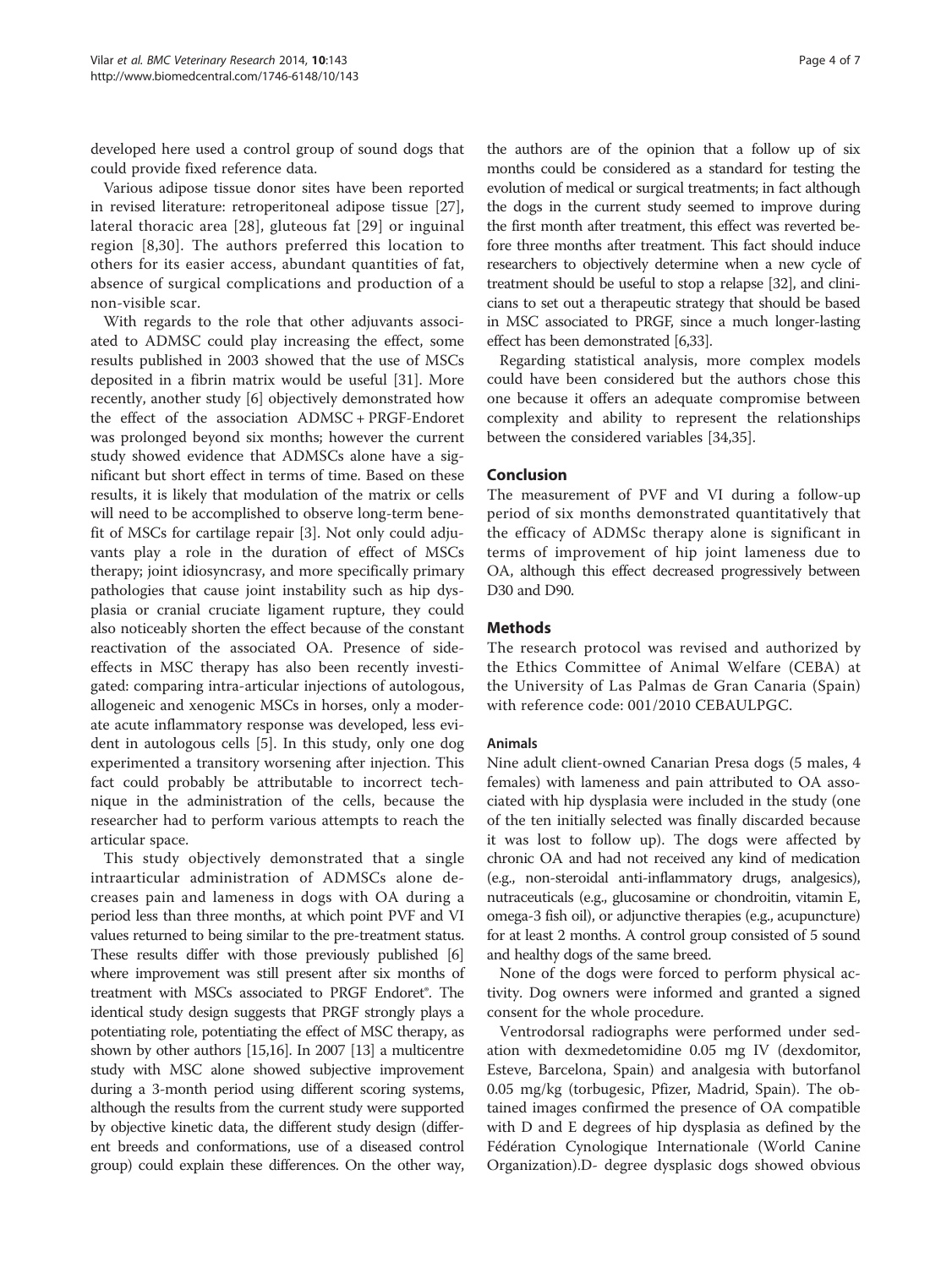deviation from the normal with evidence of a shallow acetabulum, flattened femoral head, poor joint congruency, and in some cases, subluxation with marked changes of the femoral head and neck. E-degree dysplasic dogs showed complete dislocation of the hip and severe flattening of the acetabulum and femoral head [\[36](#page-6-0)]. Additional radiographs of knee and elbow joints and lumbosacral region were taken after physical, orthopedic and neurologic examinations were performed to ensure that hip OA was the main reason for the observed clinical signs and that general health was otherwise normal.

### Extraction and culture of ADMSCs

Stem cell extraction phase was performed under premedication with a combination of buprenorfine 0.01 mg/kg IM (buprex, RB Pharmaceuticals, Bogotá, Colombia) and acepromazine 0.05 mg/kg IM (equipromacina, Fatro ibérica, Barcelona, Spain); general anesthesia was induced with propofol 3 mg/kg (vetofol, Esteve, Barcelona, Spain) and maintained with sevofluorane (sevoflo, Abbott, Madrid, Spain). Patients were positioned in decubitus supinus. A biopsy of 20 g of subcutaneous fat tissue  $(4-5 \text{ cm}^3)$  was collected from the inguinal region through a small surgical incision, and 120 ml of blood was isolated under aseptic conditions and processed with the DogStem® kit according to manufacturer's instructions. The incision was sutured with a simple, interrupted pattern. Meloxicam 0.1 mg/kg/ 24 h PO (metacam, Boehringer ingelheim, Barcelona, Spain) was administered during 3 days post-surgery.

Immediately after sample collection, fat biopsy and blood (in anti-coagulant container) were sent at 4°C for cell isolation and amplification under current GMP conditions to the Fat-Stem Laboratory (Belgium). The fat was processed with colagenase and by centrifugation the cells were concentrated; the cells were cultured in a biorreactor with controlled temperature as well as  $O_2$ and  $CO<sub>2</sub>$  concentration. Quality control was based in cell markers, sterility tests and viability counts. Two weeks after biopsy the Fat-Stem Laboratory returned the cultivated cells in two 2 ml certified tubes containing 15 million adipose mesenchymal stem cells per tube.

# Inoculation of ADMSCs

Once the ADMSCs were received they were infiltrated aseptically into the hip joints through conventional arthrocentesis sites. For this phase the dogs were previously sedated with the same protocol used to take the radiographs.

The needle was introduced just cranioproximal to the trochanter major, aimed slightly ventrally and caudally. The appearance of joint fluid confirmed proper needle placement [\[37](#page-6-0)]. Once the excessive synovial liquid was drained, the AMSCs were injected. Owners were advised to use meloxicam, if needed.

#### Gait analysis

Gait analysis was performed using a single platform mounted in the center of, and level with, a 7-m runway covered by a rubber mat. The mat weight was discarded setting to "0 force" with the tare button after the platform was covered. Dogs were leash guided at walk over the force platform by the same handler. Walk velocity was measured by use of a motion sensor (Pasco, California, USA) positioned 1 m from the platform. This device allowed the handler to ensure that animals walked homogeneously in a narrow interval of velocity  $(1.6 \pm 0.5 \text{ m/s})$  and acceleration ( $\leq \pm 0.5$  m/s<sup>2</sup>).

Five valid trials, at a sampling frequency of 250 Hz, were obtained for each dog by a blind researcher (JMV). A trial was considered valid when the limb fully contacted the force platform, and with the dog walking next to the handler without pulling on the leash. The trial was discarded if the dog was distracted during the measurement, if the limb struck the edge of the force plate, or if any portion of the contralateral paw hit the force plate. A member of the research team (BC) evaluated the trial to confirm which limb touched the center of the force platform.

The platform was interfaced with a dedicated computer using DataStudio (Pasco, California, USA), software specially designed for the acquisition, numerical conversion, and storage of data. A team member (JMV) recorded data from both affected limbs at day 0, 30, 90, and 180 post-treatment; the obtained PVF and VI values were normalized relative to body weight (%) to characterize the possible improvement of lameness during treatment with MSCs.

### Statistical analysis

Parameters in this model were estimated by using the package nlme in the R statistical software [[38](#page-6-0)].

Data were analyzed by a different, blinded researcher (AS) who did not perform acquisition of data.

For the analysis of these data, a linear mixed effects model for a blocked design with repeated measures was considered [[34](#page-6-0),[35](#page-6-0)]. The experimental factor (time) and the status (lame-sound) of the dog were considered as fixed effects factors, while the blocking factor (dog) was a random effects factor. Because the dogs represent a random sample of the population of interest, any interaction terms modeling differences between dogs in its response when changing from different observation periods will also be expressed as random effects. Thus, the model considered is of the form:

$$
y_{ijkl} = \beta_i + \gamma_j + (\beta \gamma)_{ij} + b_{jk_j} + b_{ijk_j} + \epsilon_{ijkjl}
$$

with  $i = 0,1,3,6$  (months),  $j = 0$  (sound), 1 (lame),  $k_0 = 1,...,8$ ,  $k_1 = 1,...,5$ ,  $l = 1,...,5$ . In this model,  $\beta_i$  represents the effect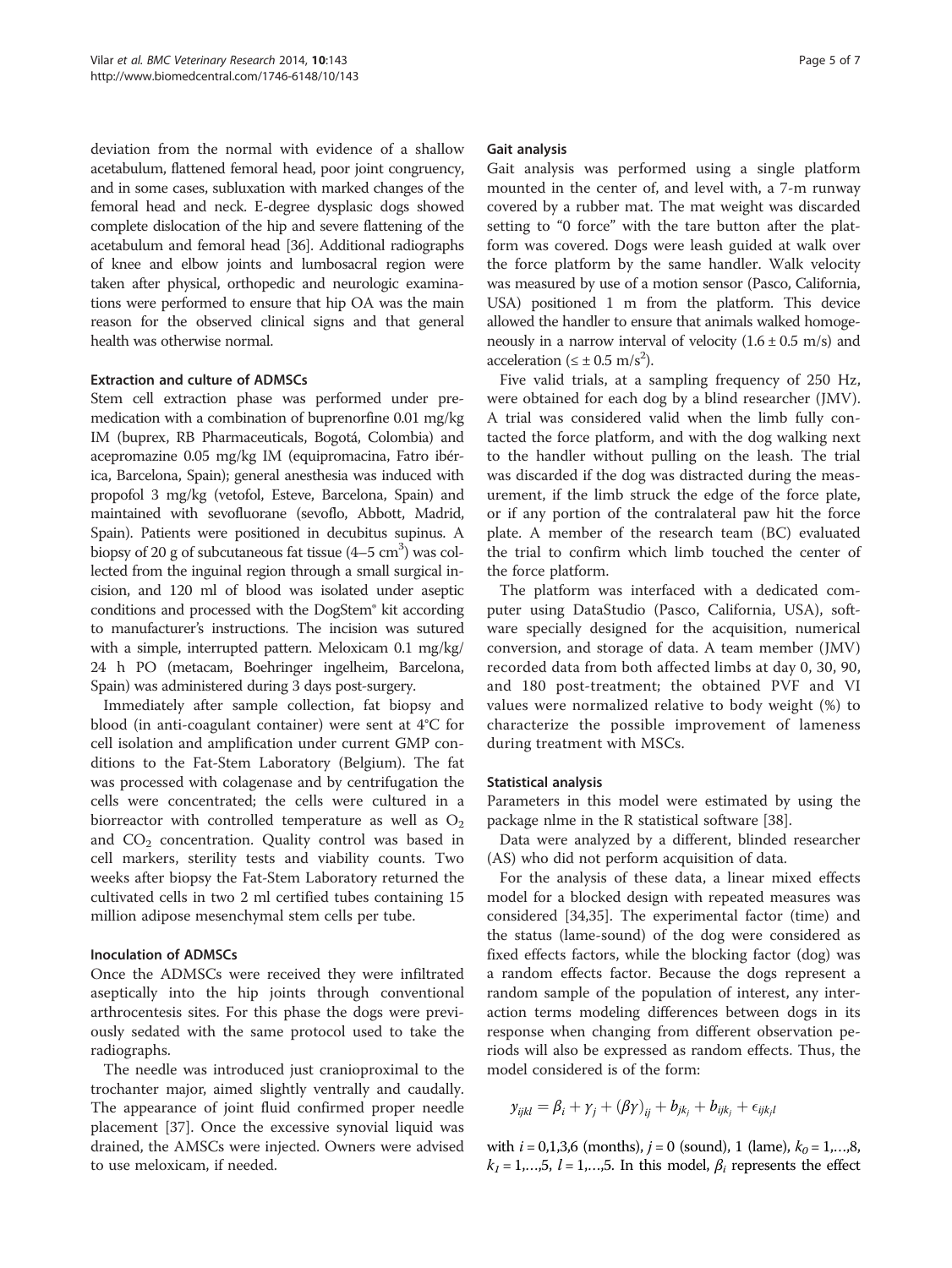<span id="page-5-0"></span>of time,  $\gamma_i$  the effect of the dog being sound or lame and  $(\beta \gamma)_{ii}$  the interaction between these factors. The term  $b_{jk}$ represents the random effects of the dogs, and the  $b_{iik}$ represents the random interaction terms between dogs and time, being:

$$
b_{jk_j} \sim N\big(0, \sigma_1^2\big), b_{ijk_j} \sim N\big(0, \sigma_i^2\big), \epsilon_{ijk_jl} \sim N\big(0, \sigma^2\big)
$$

Significance of the differences in PVF and VI between periods of observation were tested by means of analysis of variance of these models. Following this analysis, post-hoc comparisons between fixed effects were performed using Tukey's procedure. For assessing the validity of the model, the Shapiro-Wilk test was applied for testing normality of the residuals.

For assessing the relationships between supporting force in the more-lame and the less-lame limbs and also between vertical impulse in the two limbs, a regression model with random effects of dog on slope and intercept was used:

$$
y_{ij} = \beta_0 + b_0 + (\beta_1 + b_1)x_i + \epsilon_{ij}
$$

with:

$$
b_0 \sim N\left(0, \sigma_0^2\right), b_1 \sim N\left(0, \sigma_1^2\right), \epsilon_{ij} \sim N\left(0, \sigma^2\right)
$$

Here  $y_{ii}$  represents the value (PVF or VI) in the less-lame limb and  $x_{ii}$  the value in the more-lame limb.

Significance level was set at  $P \le 0.05$  in all tests.

### Abbreviations

ADMSCs: Adipose-derived mesenchymal stem cells; MSCs: Mesenchymal stem cells; OA: Osteoarthritis; PVF: Peak vertical force; VI: Vertical impulse; N: Newton.

#### Competing interests

The authors declare that they have no competing interests.

#### Authors' contributions

JMV, MB, MR and JMC designed the study, drafted the manuscript, and analyzed data; RC and JS revised and edited the manuscript; AS designed and developed the statistical analysis; MM and BC performed the selection of animals and helped with the revision of the manuscript. JMV and AS were blind researchers. All authors read and approved the final manuscript.

#### Acknowledgments

This work was supported by the Fundación García-Cugat and the Veterinary Clinic Hospital of the Universidad de Las Palmas de Gran Canaria. Thomas Oxlee Translations-Editing.

#### Author details

<sup>1</sup>Department of Animal Pathology, Faculty of Veterinary Medicine, Universidad de Las Palmas de Gran Canaria, Trasmontaña S/N, Arucas, 35413 Las Palmas, Spain. <sup>2</sup>Departamento de Medicina y Cirugía Animal, Universidad CEU Cardenal Herrera, C/Tirant lo Blanc, 7, Alfara del Patriarca, Valencia 46117, Spain. <sup>3</sup>Fundación García Cugat, Madrazo 43, Barcelona 08006, Spain.<br><sup>4</sup>Instituto de Ciencias Biomédicas Universidad CEU Cardenal Herrera *CI*del <sup>4</sup>Instituto de Ciencias Biomédicas Universidad CEU Cardenal Herrera, C/del pozo s/n, Alfara del Patriarca, Valencia 46115, Spain. <sup>5</sup>Garcia Cugat Foundation-UCH Chair, Barcelona, Spain. <sup>6</sup>Artroscopia GC, Hospital Quirón Barcelona, Plaza Alfonso Comí, 12, Barcelona, Spain.

#### Received: 16 December 2013 Accepted: 19 June 2014 Published: 1 July 2014

#### References

- Bockstahler B, Krautler C, Holler P, Kotschwar A, Vobornik A, Peham C: Pelvic limb kinematics and surface electromyography of the vastus lateralis, biceps femoris, and gluteus medius muscle in dogs with hip osteoarthritis. Vet Surg 2012, 41:54–62.
- 2. Silvestre AM, Ginja MM, Ferreira AJ, Colaço J: Comparison of estimates of hip dysplasia genetic parameters in Estrela Mountain dog using linear and threshold models. J Anim Sci 2007, 85:1880-1884.
- 3. Maldonado M, Nam J: The role of changes in extracellular matrix of cartilage in the presence of inflammation on the pathology of osteoarthritis. Biomed Res Int 2013.<http://dx.doi.org/10.1155/2013/284873>.
- 4. Oldershaw R: Cell sources for the regeneration of articular cartilage: the past, the horizon and the future. Int Exp Path 2012, 93:389-400.
- 5. Pigott JH, Ishihara A, Wellman ML, Russell DS, Bertone AL: Inflammatory effects of autologous, genetically modified autologous, allogeneic, and xenogeneic mesenchymal stem cells after intra-articular injection in horses. Vet Comp Orthop Traumatol. In press.
- 6. Vilar JM, Morales M, Santana A, Spinella G, Rubio M, Cuervo B, Cugat R, Carrillo JM: Controlled, blinded force platform analysis of the effect of intraarticular injection of autologous adipose-derived mesenchymal stem cells associated to PRGF-Endoret in osteoarthritic dogs. BMC Vet Res 2013, 9:131.
- 7. Takemitsu H, Zhao D, Yamamoto I, Harada Y, Michishita M, Arai T: Comparison of bone marrow and adipose tissue-derived canine mesenchymal stem cells. BMC Vet Res 2012, 8:150.
- 8. Guercio A, Di Marco P, Casella S, Cannella V, Russotto L, Purpari G, Di Bella S, Piccione G: Production of canine mesenchymal stem cells from adipose tissue and their application in dogs with chronic osteoarthritis of the humeroradial joints. Cell Biol Int 2012, 36:189–94.
- 9. Agung M, Ochi M, Yanada S, Adachi N, Izuta Y, Yamasaki T, Toda K: Mobilization of bone marrow-derived mesenchymal stem cells into theinjured tissues after intraarticular injection and their contribution to tissueregeneration. Knee Surg Sports Traumatol Arthrosc 2006, 14:1307-1314.
- 10. Harman R, Cowles B, Orava C: A retrospective review of 62 cases of suspensory ligament injury insport horses treated with adipose-derived stem and regenerative cell therapy. In Proceedings of the Veterinary Orthopedic Society. Veterinary Orthopedic Society: Keystone; 2006:212–214.
- 11. Dahlgren LA: Use of adipose derived stem cells in tendon and ligament injuries. In Proceedings of the American College of Veterinary Surgeons Symposium Equine and Small Animal. Washington: American College of Veterinary Surgeons; 2006:150–151.
- 12. Nixon A, Dahlgren L, Haupt J, Yeager AE, Ward DL: Effect of adipose-derived nucleated cell fractions on tendon repair in horses with collagenase-induced tendinitis. Am J Vet Res 2008, 69:928–937.
- 13. Black LL, Gaynor J, Gahring D, Adams C, Aron D, Harman S, Gingerich DA, Harman R: Effect of adipose-derived mesenchymal stem and regenerative cells on lameness in dogs with chronic osteoarthritis of the coxofemoral joints: a randomized, double-blinded, multicenter, controlled trial. Vet Ther 2007, 8:272–84.
- 14. Black LL, Gaynor J, Adams C, Dhupa S, Sams AE, Taylor R, Harman S, Gingerich DA, Harman R: Effect of intraarticular injection of autologous adipose-derived mesenchymal stem and regenerative cells on clinical signs of chronic osteoarthritis of the elbow joint in dogs. Vet Ther 2008, 9:192–200.
- 15. Ball SG, Shuttleworth A, Kielty CM: Inhibition of platelet-derived growth factor receptor signaling regulates Oct4 and Nanog expression, cell shape, and mesenchymal stem cell potency. Stem Cells 2012, 30:548–60.
- 16. Rodríguez FJ, Valdés T, Carrillo JM, Rubio M, Monleon M, García DM, García M, Cugat R, Moreno V: Platelet-rich plasma favors proliferation of canine adipose-derived mesenchymal stem cells in methacrylate-endcapped caprolactone porous scaffold niches. J Funct Biomater 2012, 3:556–568.
- 17. Bennett RL, DeCamp CE, Flo GL, Hauptman JG, Stajich M: Kinematic gait analysis in dogs with hip dysplasia. Am J Vet Res 1996, 7:966–971.
- 18. Poy NS, DeCamp CE, Bennett RL, Hauptman JG: Additional kinematic variables to describe differences in the trot between clinically normal dogs and dogs with hip dysplasia. Am J Vet Res 2000, 8:974–978.
- 19. Gordon WJ, Conzemius MG, Riedesel E, Besancon MF, Evans R, Wilke V, Ritter MJ: The relationship betweenlimb function and radiographic osteoarthrosis in dogs with stifle osteoarthrosis. Vet Surg 2003, 32:451–454.
- 20. Voss K, Imhof J, Kaestner S, Montavon PM: Force plate gaitanalysis at the walk and trot in dogs with low-grade hindlimb lameness. Vet Comp Orthop Traumatol 2007, 20:299–304.